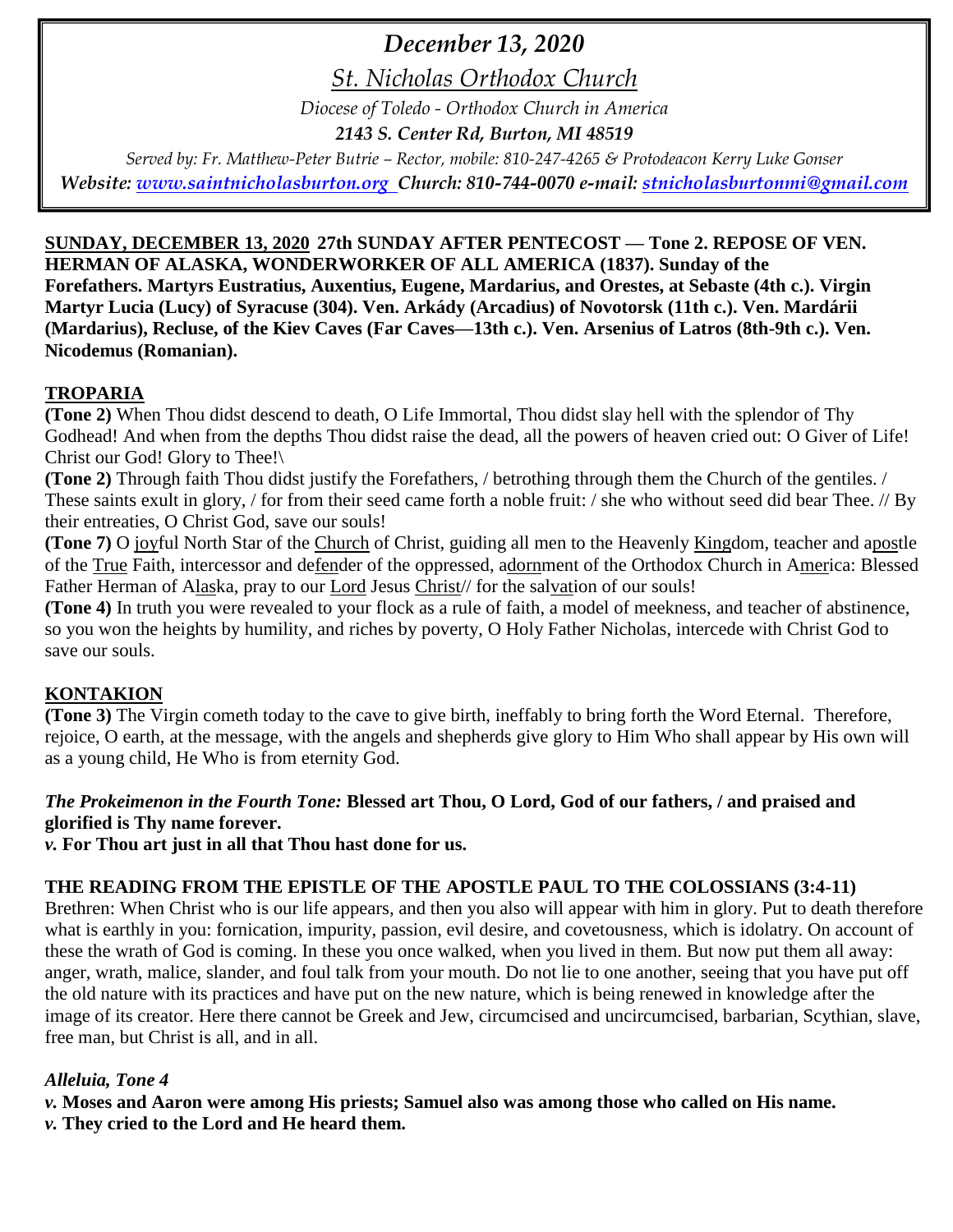**THE HOLY GOSPEL ACCORDING TO LUKE (14:16-24)** At that time Jesus said, "A man once gave a great banquet, and invited many; and at the time for the banquet he sent his servant to say to those who had been invited, 'Come; for all is now ready.' But they all alike began to make excuses. The first said to him, 'I have bought a field, and I must go out and see it; I pray you, have me excused.' And another said, 'I have bought five yoke of oxen, and I go to examine them; I pray you, have me excused.' And another said, 'I have married a wife, and therefore I cannot come.' So the servant came and reported this to his master. Then the householder in anger said to his servant, 'Go out quickly to the streets and lanes of the city, and bring in the poor and maimed and blind and lame.' And the servant said, 'Sir, what you commanded has been done, and still there is room.' And the master said to the servant, 'Go out to the highways and hedges, and compel people to come in, that my house may be filled. For I tell you, none of those men who were invited shall taste my banquet.'"

**COMMUNION HYMN** Praise the Lord from the heavens! Praise Him in the highest! Alleluia, Alleluia, Alleluia!

**Repose of Saint Herman of Alaska (December 13)** The time of the Elder's passing had come. One day he ordered his disciple Gerasim to light a candle before the Icons, and to read the Acts of the Holy Apostles. After some time his face glowed brightly and he said in a loud voice, "Glory to Thee, O Lord!" He then ordered the reading to be halted, and he announced that the Lord had willed that his life would now be spared for another week. A week later, again by his orders, candles were lit, and the Acts of the Holy Apostles were read. Quietly, the Elder bowed his head on Gerasim's chest; the cell was filled with a sweet-smelling odor; and his face glowed, and Father Herman was no more! Thus he died in blessedness, he passed away in the sleep of a righteous man in the eighty-first year of his life of great labor the 25th day of December 1837. (It was the 13th of December according to the Julian Calendar, although there are some records which state that he died on November 28th and was buried on December 26th).

Those sent with the sad news to the harbor returned to announce that the administrator of the colony Kashevarov had forbidden the burial of the Elder until his own arrival. He also ordered that a finer coffin be made for Father Herman, and that he would come as soon as possible and would bring a priest with him. But then a great wind came up, a rain fell, and a terrible storm broke. The distance from the harbor to Spruce Island is not great—about a two hour journey—but no one would agree to go to sea in such weather. Thus it continued for a full month, and although the body lay in state for a full month in the warm house of his students, his face did not undergo any change at all, and not the slightest odor emanated from his body. Finally, through the efforts of Kuzma Uchilischev, a coffin was obtained. No one arrived from the harbor, and the inhabitants of Spruce Island alone buried the remains of the Elder in the ground. Thus the words which Father Herman uttered before his death were fulfilled. After this the wind quieted down, and the surface of the sea became as smooth as a mirror.

One evening, above the village Katani (on Afognak) an unusual pillar of light which reached up to heaven was seen above Spruce Island. Astonished by the miraculous appearance, experienced elders and the Creole Gerasim Vologdin and his wife Anna said, "It seems that Father Herman has left us," and they began to pray. After a time, they were informed that the Elder had indeed passed away that very night. This same pillar was seen in various places by others. On the night of his death a vision was seen in another of the settlements on Afognak; it seemed as though a man was rising from Spruce Island into the clouds.

The disciples buried their father, and placed a wooden memorial marker above his grave. Father Peter Kashevarov, the priest on Kodiak, says, "I saw it myself, and I can say that today it seems as though it had never been touched by time; as though it had been cut this day."

Having witnessed the life of Father Herman glorified by his zealous labors, having seen his miracles, and the fulfillment of his predictions, finally having observed his blessed falling asleep, "in general, all the local inhabitants," Bishop Peter witnesses, "have the highest esteem for him, as though he was a holy ascetic, and they are fully convinced that he has found favor in the presence of God."

In 1842, five years after the passing away of the Elder, Archbishop Innocent of Kamchatka and the Aleutians, was near Kodiak on a sailing vessel which was in great distress. He looked to Spruce Island, and said to himself, "If you have found favor in God's presence, Father Herman then may the wind change." It seems as though not more than fifteen minutes had passed, said the bishop, when the wind became favorable, and he successfully reached the shore. In thanksgiving for being saved, Archbishop Innocent himself conducted a Memorial Service (Panikhida) over the grave of the blessed Father Herman. O Holy Father Herman of Alaska, pray unto God for us! from **oca.org**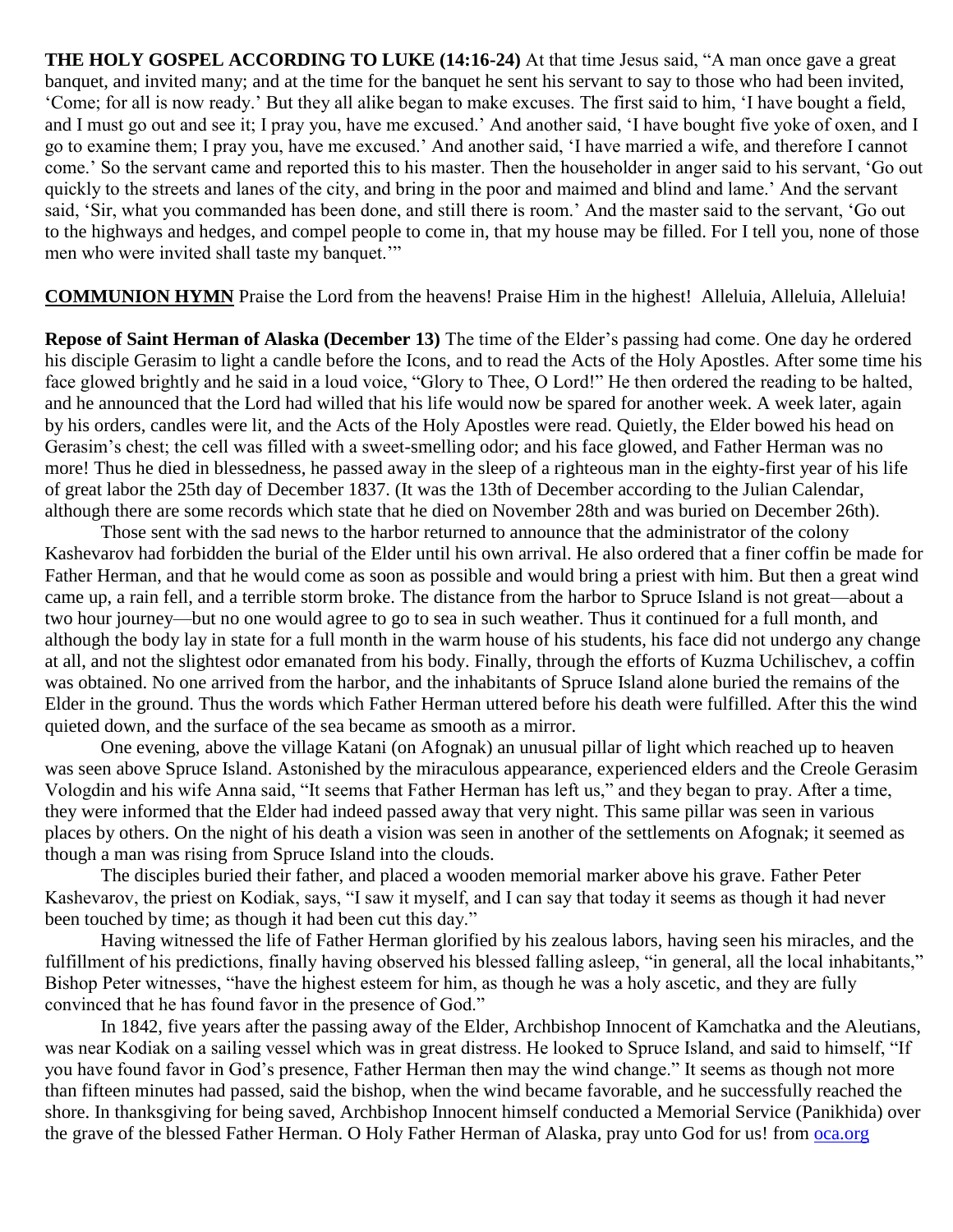### **The holy Gospel according to Luke 24:12-35 (5th Matins Gospel)**

But Peter arose and ran to the tomb; and stooping down, he saw the linen cloths lying by themselves; and he departed, marveling to himself at what had happened. Now behold, two of them were traveling that same day to a village called Emmaus, which was seven miles from Jerusalem. And they talked together of all these things which had happened. So it was, while they conversed and reasoned, that Jesus Himself drew near and went with them. But their eyes were restrained, so that they did not know Him. And He said to them, "What kind of conversation is this that you have with one another as you walk and are sad?" Then the one whose name was Cleopas answered and said to Him, "Are You the only stranger in Jerusalem, and have You not known the things which happened there in these days?" And He said to them, "What things?" So they said to Him, "The things concerning Jesus of Nazareth, who was a Prophet mighty in deed and word before God and all the people, and how the chief priests and our rulers delivered Him to be condemned to death, and crucified Him. But we were hoping that it was He who was going to redeem Israel. Indeed, besides all this, today is the third day since these things happened. Yes, and certain women of our company, who arrived at the tomb early, astonished us. When they did not find His body, they came saying that they had also seen a vision of angels who said He was alive. And certain of those who were with us went to the tomb and found it just as the women had said; but Him they did not see. Then He said to them, "O foolish ones, and slow of heart to believe in all that the prophets have spoken! Ought not the Christ to have suffered these things and to enter into His glory? And beginning at Moses and all the Prophets, He expounded to them in all the Scriptures the things concerning Himself. Then they drew near to the village where they were going, and He indicated that He would have gone farther. But they constrained Him, saying, "Abide with us, for it is toward evening, and the day is far spent." And He went in to stay with them. Now it came to pass, as He sat at the table with them, that He took bread, blessed and broke it, and gave it to them. Then their eyes were opened and they knew Him; and He vanished from their sight. And they said to one another, "Did not our heart burn within us while He talked with us on the road, and while He opened the Scriptures to us?" So they rose up that very hour and returned to Jerusalem, and found the eleven and those who were with them gathered together, saying, "The Lord is risen indeed, and has appeared to Simon!" And they told about the things that had happened on the road, and how He was known to them in the breaking of bread.

December 13, 2020

# ခရွို့လ ခရွို့လ ခရွို့လ ခရွို့လ ခရွို့လ ခရွို့လ ခရွို့လ ခရွို့လ ခရွို့လ ခရွို့လ ခရွို့လ ခရွို့လ ခရွို့လ ခရွို့လ

### **CANDLE INTENTIONS FOR THE HEALTH AND BLESSINGS OF**

John Sfetkides speedy recovery~health & blessings Numka & Numko Health & God's blessings for our St. Nicholas parish family Nancy Krigner Health  $\&$  blessings for my family  $\&$  myself Bosa Kantar Fr. Tom, Fr. Don, Fr. Paul, Fr. Anthony, Fr. Robert, Aaron, Milica, Calvin, Larry, Angelo, Joan, Peggy, Bob, Angelo, Christine, Dorothy, Irene, Allen, Deborah, Luba, Kosta, Stojan, Mira, Bosa, Christopher, Allison, Jeanette, Kathryn, Taras Joseph, Ted, Marlene, Gladys, all the parishioners of St. Nicholas, my family & friends. Joe Tome Special Intention Joe Tome

**CANDLE INTENTIONS FOR BLESSED REPOSE**

Walt Borkovich Allison Borkovich

## ခရွို့လ ခရွို့လ ခရွို့လ ခရွို့လ ခရွို့လ ခရွို့လ ခရွို့လ ခရွို့လ ခရွို့လ ခရွို့လ ခရွို့လ ခရွို့လ ခရွို့လ ခရွို့လ

**Welcome to everyone joining us via our YouTube channel:** *[St Nicholas Orthodox Church Burton.](https://www.youtube.com/channel/UC59tV-Re443z-GCoETAUvfA)* If at the time of the divine services you cannot access the livestream, please check out [St. Mary Magdalene Church](https://www.youtube.com/channel/UClHAqZrWkXdYELujbbIslHg) or [St George](https://www.youtube.com/channel/UCpLWfxMIJK4uQOV41ekE6Wg/videos?view=2&flow=grid)  [Church](https://www.youtube.com/channel/UCpLWfxMIJK4uQOV41ekE6Wg/videos?view=2&flow=grid) or [Assumption Church](https://www.facebook.com/AssumptionGrandBlanc/) for their livestreams.

**MICHIGAN GATHERINGS AND FACE MASK ORDER** is in effect until December 20. **Religious worship is permitted**. Otherwise ndoor gatherings outside of a residence are not permitted. Therefore adult education class and any other in-person meeting will not meet for the duration of this order. The interior of the church will finish being decorated after Liturgy today. The scheduled decorating day on Tuesday, December 15 *has been cancelled.*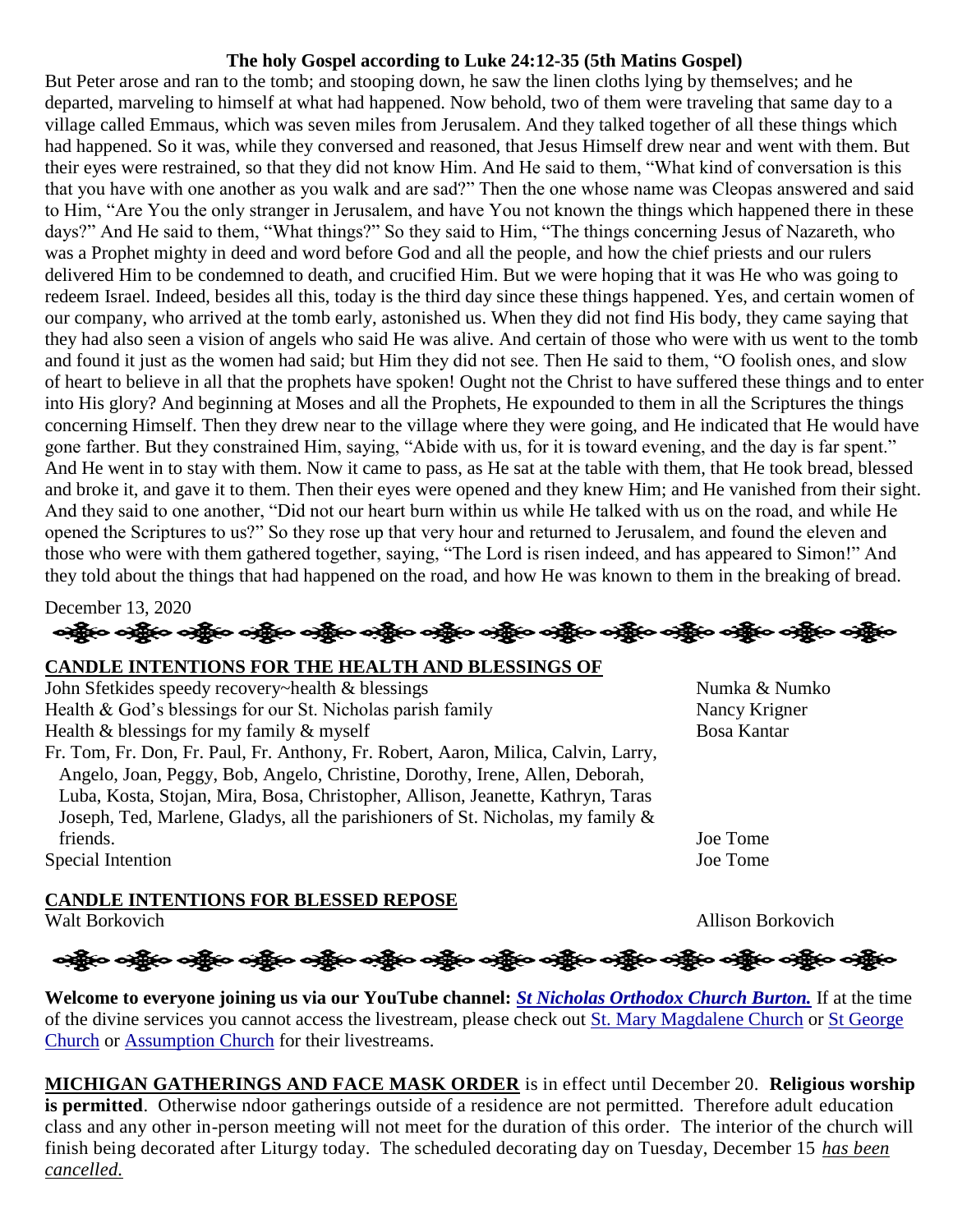**PARISH COUNCIL** met on Tuesday, December 8 virtually. November saw a dip in parish finances. \$10,000 had to be transferred from savings to cover expenses. **Please continue your giving whether in person, through Givelify, or by sending in your donation to the office or dropping it off during office hours.** The cleaning of the radiators in church has begun in order to remove any soot or dust before painting begins in January. There is only one compressor for the heating system. It would be best for us to have a back-up compressor. A motion was passed to purchase a back-up compressor for \$200. The light outside the storage room door has been flickering and will need to be looked at. Work is completed on the installation of the storage room door. The installation of the new parish council members and auditor will take place on Sunday, December 20. Sharon Jernigan, parish council president, said thank you to Calvin Conrad and Susie Ford for their work on parish council these past three years and extended a welcome to Stephanie Price and Jonathon Shann who also joined the meeting and will be sworn in this month. The next monthly meeting is scheduled for Tuesday, January 12 at 6:30 pm.

**PAN-ORTHODOX ADVENT LECTURE** *"Where did the Bible Come From?"* by Fr. Stephen De Young hosted virtually on Zoom by St Mary Magdalene parish on Wednesday, December 16 at 6:30 pm.

**OFFERING ENVELOPES** can be picked up at the candle stand. **If there are boxes for family members who have not been attending whom you will be seeing this month, please deliver them to help save on postage costs (\$5 per box of envelopes).**

**2021 CALENDARS** are available at the candle stand.

**PLEDGE CARDS** Please send in your pledge card if you haven't already done so.

**CATHOLIC CHARITIES** needs help with Christmas dinner from 9 am – 1 am. All meals will be served curbside on Christmas day but they still need help with preparation and handing out gifts. Please contact John Manse at [jmanse@ccsgc.org](mailto:jmanse@ccsgc.org) or 810-785-6911.

**OFFICE HOURS** Monday, Wednesday & Friday 9 – 3. You are welcome to pick up your envelopes & calendar during the week. If you call ahead (810-744-0070) Marcia will have them ready for you.

### **MAKE YOUR FAITHFUL GIVING EASY AND CONVENIENT WITH GIVELIFY**

Go to the [website](http://www.saintnicholasburton.org/) and on the home page click on the box **[Give now with Givelify](https://www.givelify.com/givenow/1.0/Mzc5MTg=/selection)** which will walk you through the donation process; this is a secure site. (2.9% + \$0.30 of your donation goes to Givelify as a fee). **If you do not wish to donate online, you may write a check to St. Nicholas Orthodox Church and send it to the parish address: 2143 S Center Rd, Burton, MI 48519.**

**CANDLE INTENTION REQUESTS** can be emailed to the office at [stnicholasburtonmi@gmail.com](mailto:stnicholasburtonmi@gmail.com) or called in.

### **Weekly schedule:**

| Tuesday, Dec 15          |                                                                                      |  |  |  |  |  |
|--------------------------|--------------------------------------------------------------------------------------|--|--|--|--|--|
| 7 <sub>pm</sub>          | <b>OCA online church school</b>                                                      |  |  |  |  |  |
|                          |                                                                                      |  |  |  |  |  |
| <b>Wednesday, Dec 16</b> |                                                                                      |  |  |  |  |  |
| $9:30 \text{ am}$        | Divine Liturgy– streaming on our YouTube channel                                     |  |  |  |  |  |
|                          | No Adult Ed                                                                          |  |  |  |  |  |
| $6:30 \text{ pm}$        | Pan-Orthodox lecture "Where Did the Bible Come From" by Fr Stephen De Young via Zoom |  |  |  |  |  |
|                          |                                                                                      |  |  |  |  |  |
| <b>Saturday, Dec 19</b>  |                                                                                      |  |  |  |  |  |
| $5 \text{ pm}$           | <b>Great Vespers – streaming on our YouTube channel</b>                              |  |  |  |  |  |
|                          | Confessions after Vespers                                                            |  |  |  |  |  |
|                          |                                                                                      |  |  |  |  |  |
| <b>Sunday, Dec 20</b>    | SUNDAY BEFORE THE NATIVITY OF OUR LORD                                               |  |  |  |  |  |
| $9:30$ am                | Third and Sixth Hours                                                                |  |  |  |  |  |
| 10 <sub>am</sub>         | Divine Liturgy – streaming on our YouTube channel                                    |  |  |  |  |  |
|                          |                                                                                      |  |  |  |  |  |